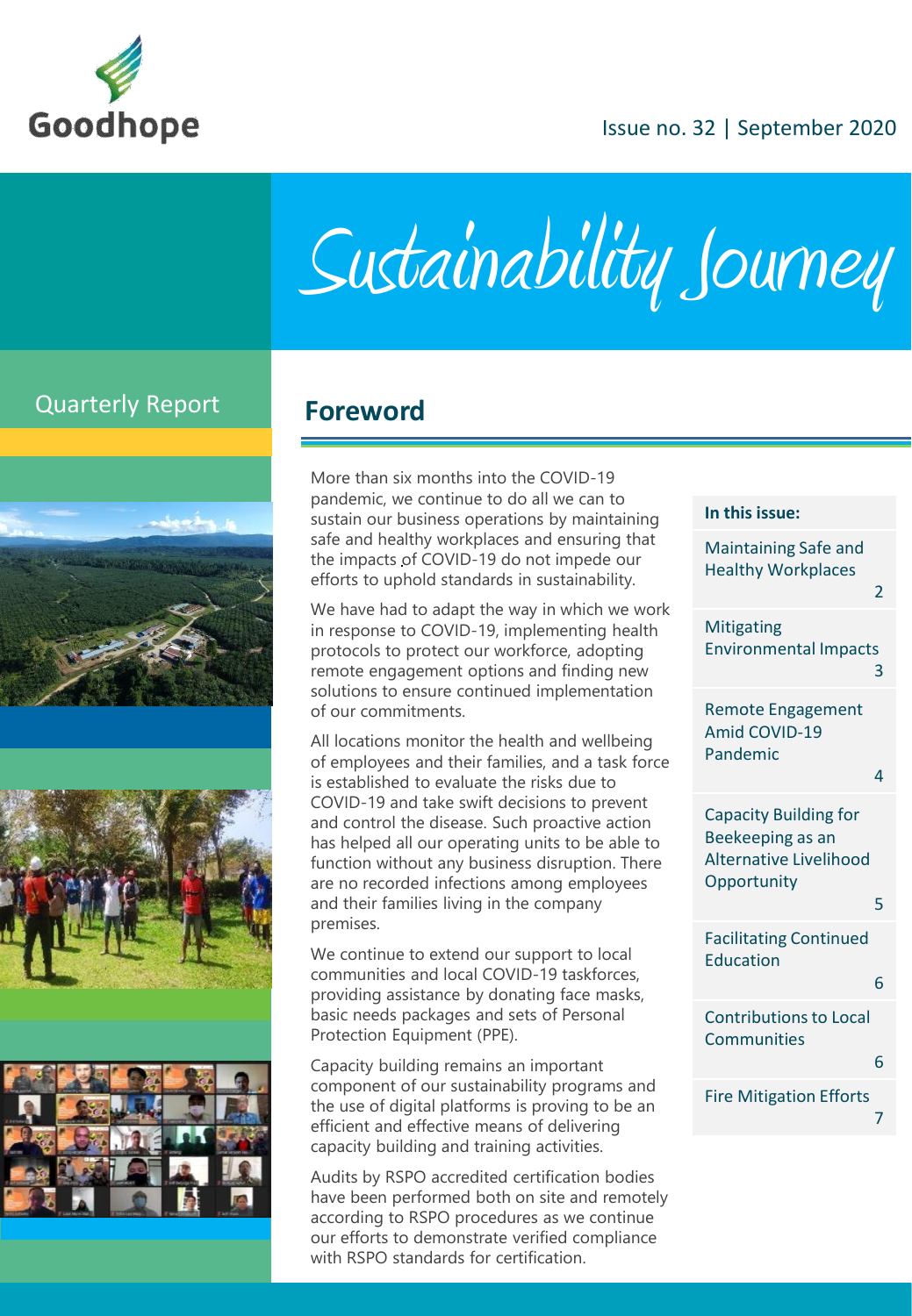$Sustainability \nSumey$  Issue no. 32 | September 2020 Quarterly Report



Handwashing facilities and sanitizing stations at workplaces.



Rapid test for visitor to PT Agro Bukit Central Kalimantan.



Health and safety briefing to workers.



New light weight carbon fiber poles introduced for harvesting as part of efforts to continually improve safety.

# **Maintaining Safe and Healthy Workplaces**

It is our utmost priority to provide the necessary information, equipment and systems to protect our employees from hazards and prevent accidents, injuries and illness in the workplace. We do so by completing risk assessments to determine the risks of exposure to hazards and by ensuring that suitable preventive measures are implemented. Adopting this approach, we monitor the risks of COVID-19 throughout our operations and ensure that sufficient measures are taken to minimize the risk of the disease.

Our procedures to protect our employees from COVID-19 include:

- 1. Encouraging good hygiene, ensuring the availability of hand washing and hand sanitizing stations throughout our operations and regularly disinfecting workplaces and other commonly used areas in our estates.
- 2. The use of face masks, physical distancing practices and sufficient ventilation of indoor workspaces.
- 3. Health screenings, including regular checks of body temperature prior to entrance to estates and workplaces, controlled entrance and exit to and from estates and quarantine measures.
- 4. Monitoring the health and wellbeing of our employees and their families, provision of guidelines for employees that display symptoms and support to deal with any suspected case of COVID-19.

Adopting such precautions has enabled all our operating units to continue to function without any reported cases of COVID-19.

Further to addressing the risks of COVID-19, we continue to work towards improving safety performance as part of our Environmental and Occupational Health and Safety Systems.

Across all plantations and mills we routinely measure and evaluate key health and safety indicators (safety index) including the number of Lost Time Accidents; Lost Work Days; Total Reportable Incident Rate; Lost Time Accident Rate; Frequency Rate and Severity Rate.

We seek to maintain our fundamental target of zero fatalities and to achieve continued reduction in workbased accidents and illnesses. For the year 2019/20 we report a 12% reduction in the severity rate of work-based accidents when compared to 2018/19 while lost work days due to work-based injuries reduced by 17%.

Thorough evaluation of the causes of accidents allows us to ensure that appropriate actions are taken to address concerns and ensure the health and safety of our workforce. We are able to identify the main causes of All employees are encouraged to be aware of the hazards, attend safety trainings and briefings and take appropriate precautions to minimize risks. Safety awareness raising is also extended to employees' families and local community.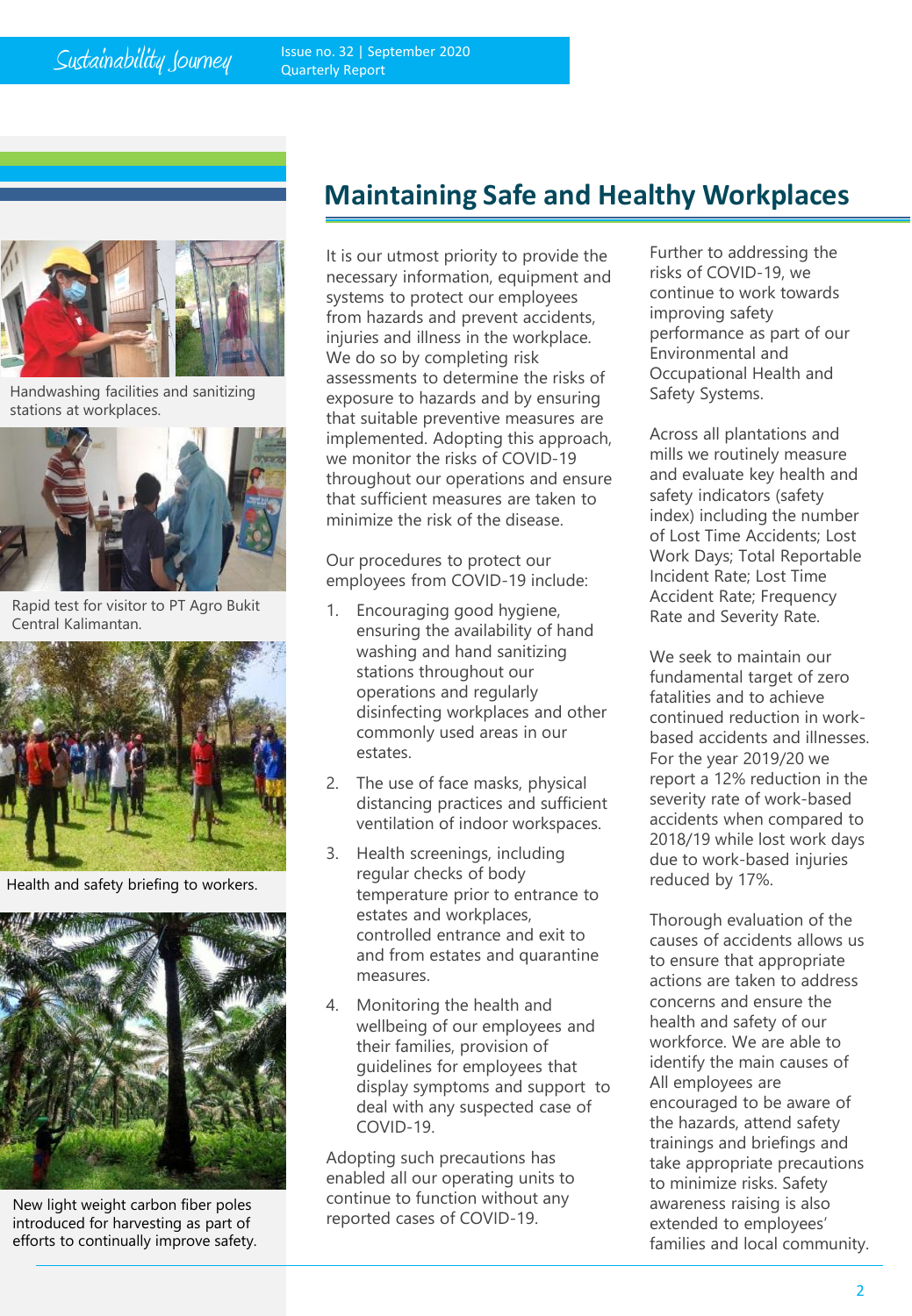



Inspection to check on environmental compliance at PT Nabire Baru Palm Oil Mill.



Training on good agricultural practices for independent smallholders.



Training on good agricultural practices for independent smallholders, 22<sup>nd</sup> September 2020 in Sampit.

# **Mitigating Environmental Impacts**

We work to ensure that measures to address and reduce the environmental impacts of our operations become increasingly embedded in our business activities. Our environmental management systems focus on reducing environmental impacts and improving of our environmental performance by:

- 1. Promoting environmental awareness;
- 2. Assessment and evaluation of environmental impacts;
- 3. Review of environmental objectives and targets;
- 4. Introduction of improved measures to address, reduce and remedy environmental impacts;
- 5. Monitoring performance against set indicators.

Our programs include:

- **Soil Conservation** measures to minimize soil erosion, prevent nutrient losses and mitigate peat subsidence.
- **Integrated Pest Management and Fertilizer Efficiency Programs** with targets to minimize and reduce the application of chemical pesticides and fertilizers.
- **Mitigation of Greenhouse Gas Emissions** with targets to decrease the intensity of emissions by 10% by 2022.
- **Waste Management** systems promoting reduce-reuse-recycle approaches including waste bank programs and plastic-free campaign.
- **Water Conservation** approaches to reduce water use and sustainably manage and protect water resources.
- **Energy Conservation** measures that improve energy efficiency and reduce energy use, waste and losses in all business operations.
- **Paperless Program** to reduce paper use by 76,162 pieces of paper/year.
- **Fire Mitigation to control** the occurrence of land fires in and around the vicinity of our concessions.
- **Forest Rehabilitation** to progressively restore the ecological functions of degraded habitats within our concessions when and where it is necessary and viable to do so.

### **Promoting Positive Action by Suppliers**

We aim to promote environmental sustainability and the avoided depletion of natural resources throughout our supply chain. As part of our efforts we regularly conduct training for independent smallholders. These trainings are very important to promote understanding and commitments to implement good agricultural practices.

Due to limited access to resources to facilitate a virtual meeting, and considering suggestions from independent smallholders, we recently conducted training for our partner smallholders in Sampit, Kotawaringin Timur. Topics of training included:

- 1. Mechanical land clearing and development (no burning)
- 2. Safe use of pesticide
- 3. Efficient use of fertilizers
- 4. Best practices to enhance agricultural productivity and increase crops yields.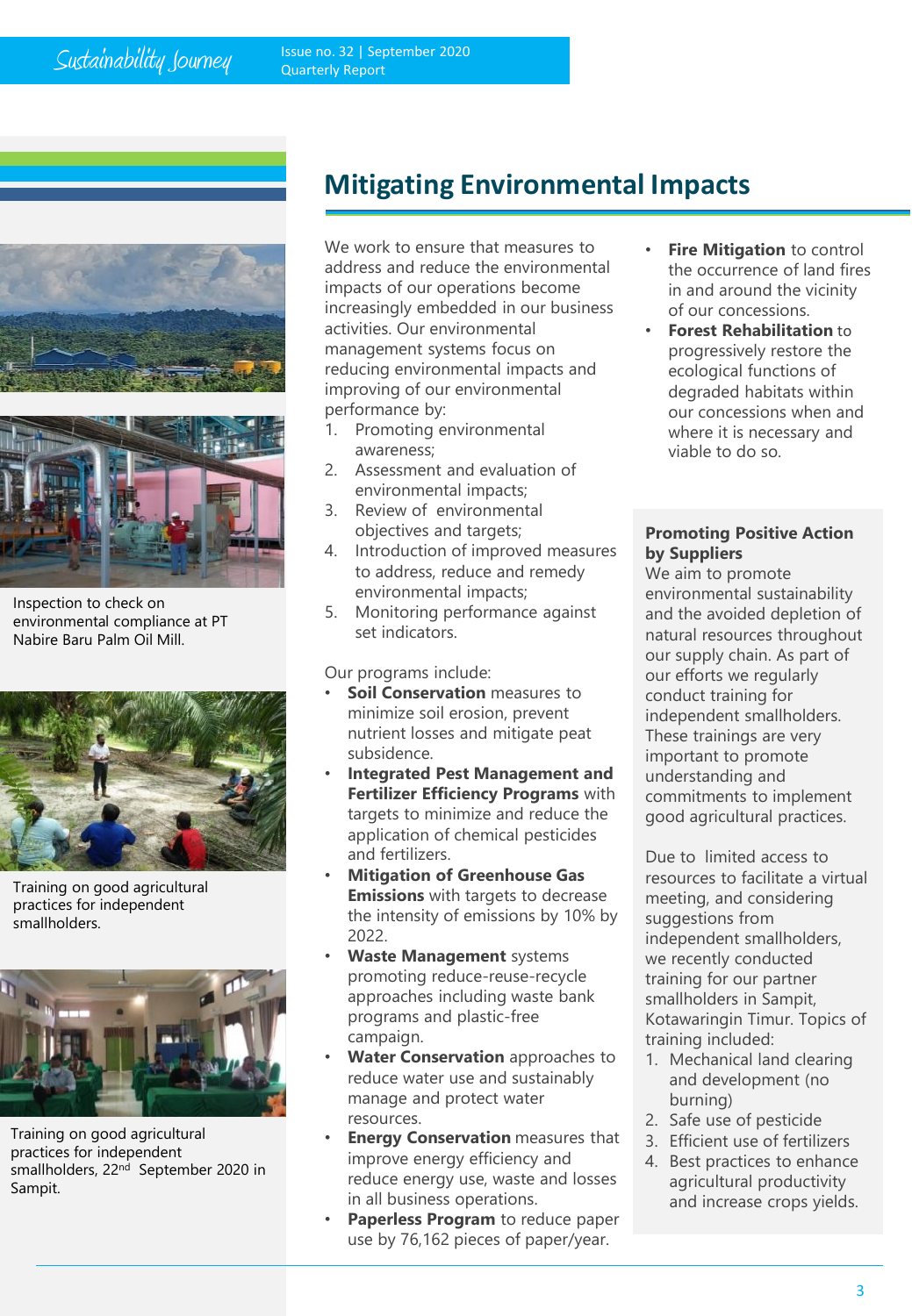Issue no. 32 | September 2020 Quarterly Report



Participants engage with trainers during our online course "Beekeeping as an alternative livelihood program". The course was co-organized by Environmental Leadership & Training Initiative (ELTI), Tropenbos Indonesia Program (TBI), Swaraowa and Goodhope.



RSPO Audit at PT Agro Indomas, Central Kalimantan, 26<sup>th</sup> July - 8<sup>th</sup> August 2020.



Sustainability Training for PT Agro Bukit team, 24th August 2020.

# **Remote Engagement Amid COVID-19 Pandemic**

As the COVID-19 pandemic progresses, we are increasingly turning to remote engagement options whereby teaching, learning, discussions and even auditing is undertaken remotely and on digital platforms.

Through digital media we have been able to maintain engagement in dialogues with multiple stakeholders and participate in webinars as part of capacity building efforts to support continuous improvement of our practices. Such engagement is a very useful way to help identify solutions and support the implementation of new approaches to address challenges and promote improvements.

The use of digital technology is proving to be an efficient and effective means of delivering capacity building and training activities. The approach can take less time, save costs and cut carbon footprint from travel.

Regular online communication with stakeholders provides the means to reinforce expectations and requirements, build capacity, develop and implement coordinated management systems and maintain compliance. By promoting principles, values, commitments, goals and targets we drive collective action and cooperation in working towards the implementation of time-bound plans.

Goodhope continues to participate in multi-stakeholder meetings by the use of online systems.

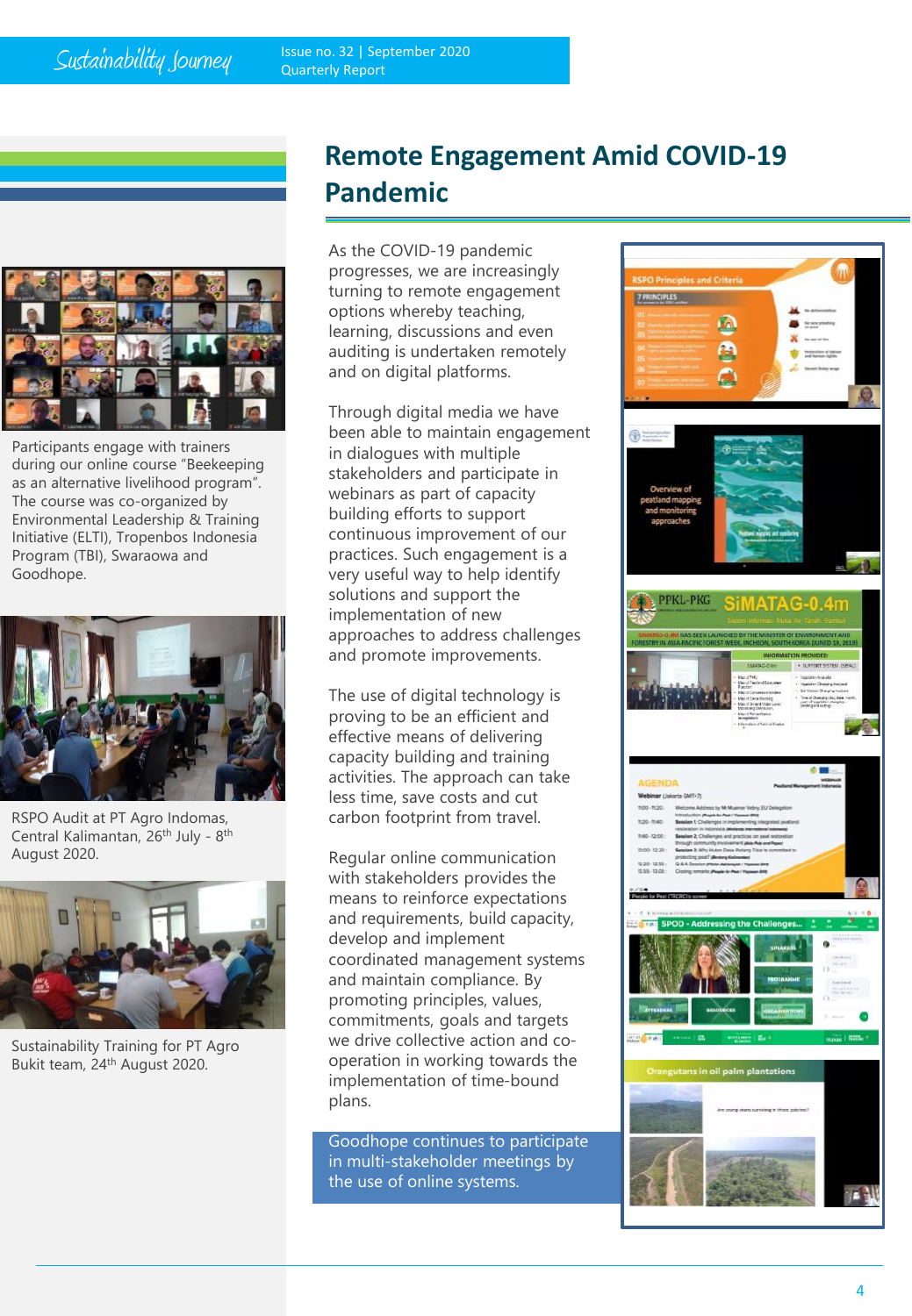Issue no. 31 | June 2020 Quarterly Report





Online course "Beekeeping as an alternative livelihood program".



Cultivation of stingless bees around Goodhope's plantations.

# **Capacity Building for Beekeeping as an Alternative Livelihood Opportunity**

Goodhope has partnered Environmental Leadership and Training Initiative (ELTI), Tropenbos Indonesia Program (TBI) and Swaraowa to promote beekeeping as an alternative livelihood opportunity among local communities around its plantations.

Following on from scoping visits to PT Agro Wana Lestari back in March 2018, the potential for beekeeping opportunities has been further explored as a community livelihood initiative with potential to support and contribute to conservation efforts. Initial capacity building activities conducted in 2019 introduced the cultivation of stingless bees as an opportunity to help build resilient livelihoods and support forest conservation efforts.

The knowledge gained from our initial training program has since been applied in several villages around Goodhope plantations. Desa Lanpasa, a village in Central Kalimantan has been particularly successful in adopting stingless bee cultivation techniques.

The cultivation of stingless bees is proving to be a simple way to provide an additional stream of income by the sale of honey. To further promote meliponiculture as a sustainable livelihood opportunity we have continued capacity building activities with an online training program.

The program was designed to provide managers of oil palm plantations and members of adjacent communities with the knowledge and skills needed to promote the cultivation of stingless bees and engage in meliponiculture.

The course was delivered by experts, Mr. Sidik Harjanto and Mr. Meiardhy Mujianto (both from Swaraowa) facilitated by (ELTI and Goodhope. The program comprised four thematic modules delivered over four weeks: Module 1: The basics of meliponiculture. Module 2: Stingless bee cultivation techniques. Module 3: Products and services. Module 4**:** Simulation of stingless bee farming.

A reference manual, entitled "Beekeeping of Stingless Bees to Strengthen Community Livelihoods," was also produced and made available to participants.

A total of 55 participants attended the online training including representatives from palm oil companies, local government (Seruyan Raya Subdistrict) and community groups. Many of the participants have since started practicing meliponiculture techniques at their respective home locations.

Our next collaborative training with ELTI and partner NGOs will be on nursery establishment and seedling propagation for forest restoration and rehabilitation. The training is designed for employees from oil palm plantations working on forest rehabilitation. Initially intended to be a field course, the event will be conducted online instead due to the COVID-19 pandemic. The training is scheduled for 14th-15th October 2020. Further details are available at **[ELTI Events](https://elti.yale.edu/events/nursery-establishment-and-vegetative-propagation-techniques-online-training)**.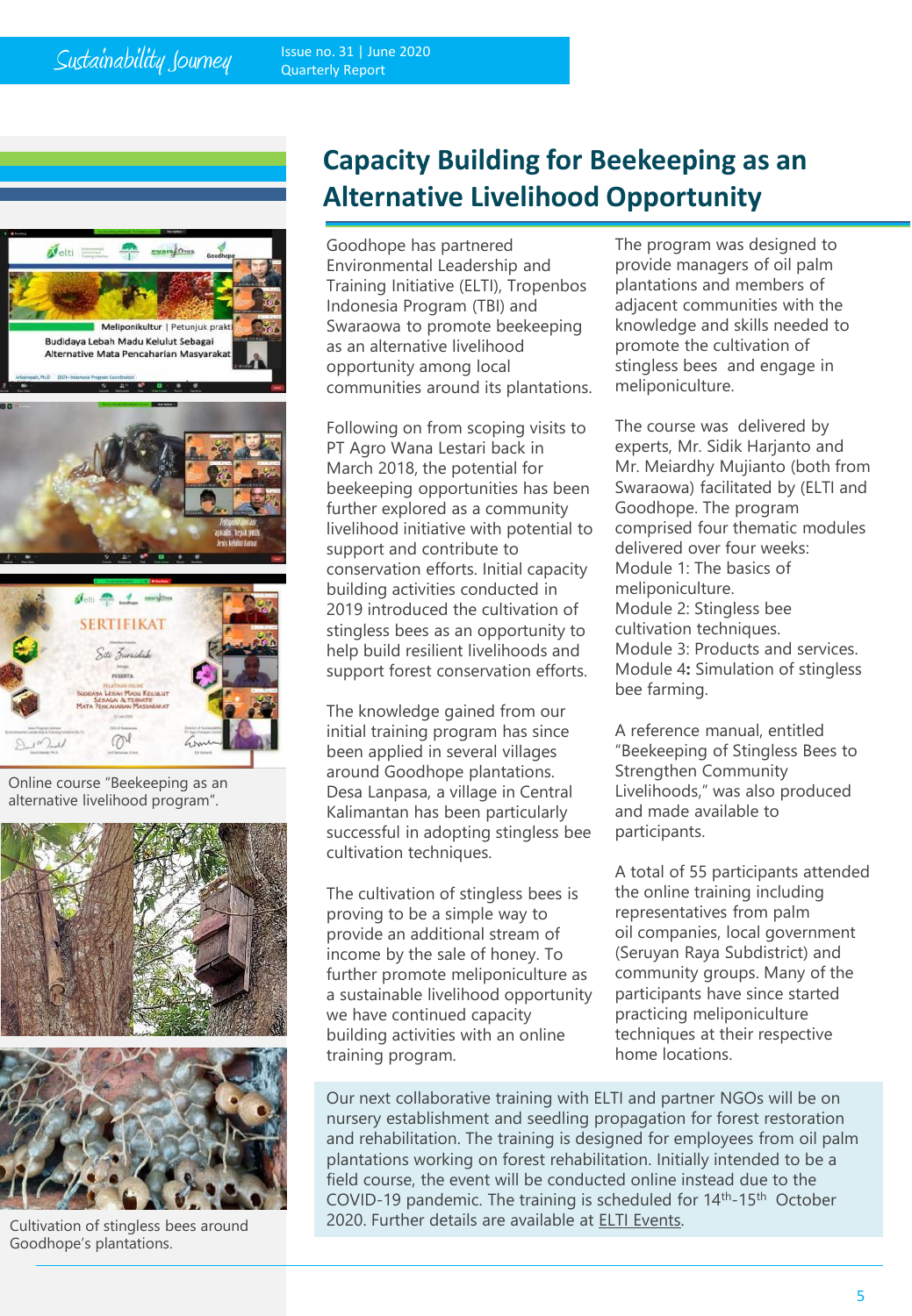$Sustainability \nSumey$  Issue no. 32 | September 2020 Quarterly Report



Modified learning for students facing difficulties in accessing online learning systems.



Weekly home visit by teachers for students facing difficulties in accessing online learning systems.



Donation of face masks to communities and sets of Personal Protection Equipment (PPE) to the Ambalau local Covid-19 Task Force.



Basic food packages donated to support communities impacted by floods.

## **Facilitating Continued Education**

As schools remain closed, our students and teachers have adapted to new learning and teaching mechanisms as the internet, smartphones and laptops are being widely used to support distance learning for students during the COVID-19 pandemic.

Online methods of teaching have been introduced to replace teaching and learning activities from class, allowing students to continue their education through online learning and via video calls with their teachers.

However, the disruption of traditional education systems puts students from low-income families and rural areas at a disadvantage due to inequality in access to the necessary technology. Some students without reliable internet access and/or technology struggle to participate in digital learning.

Goodhope, via the Agro Harapan Foundation is doing all that it can to provide access to resources education with all available means and resources. For Junior High School students who are having difficulties in accessing online learning, we have introduced learning opportunities in small study groups outside of classrooms, in public areas with good air circulation, applying physical distancing protocols.

For those students who are having difficulties in accessing online learning, activities are conducted through weekly home visits. Our teachers are conducting weekly visits to the homes of several students to provide necessary updates and educational materials to facilitate continued learning.

## **Contributions to Local Communities**

During the COVID-19 pandemic, Goodhope continues to provide support to local communities and local COVID-19 taskforces by:

- Donations including face masks, basic food packages and sets of Personal Protection Equipment (PPE).
- Continued engagement to promote awareness relating to COVID-19 and the need for preventative measures.

Our programs help to support the basic needs of communities living in and around our concessions and mitigate impacts of the pandemic. During this difficult time, some of our local communities have faced dual challenges as they have become

victim to floods due to high intensity of rainfall in August and September 2020. In cooperation with local government and stakeholders, we have extended our support to assist local communities impacted by floods. Goodhope delivered basic food packages to the flood-impacted communities in a number of affected villages surrounding our companies in Central Kalimantan.

Despite subdued celebrations this year, Goodhope supported local villagers in commemorating Eid al-Adha Islamic holiday, distributing 700 gift packages to local communities from seven nearby villages.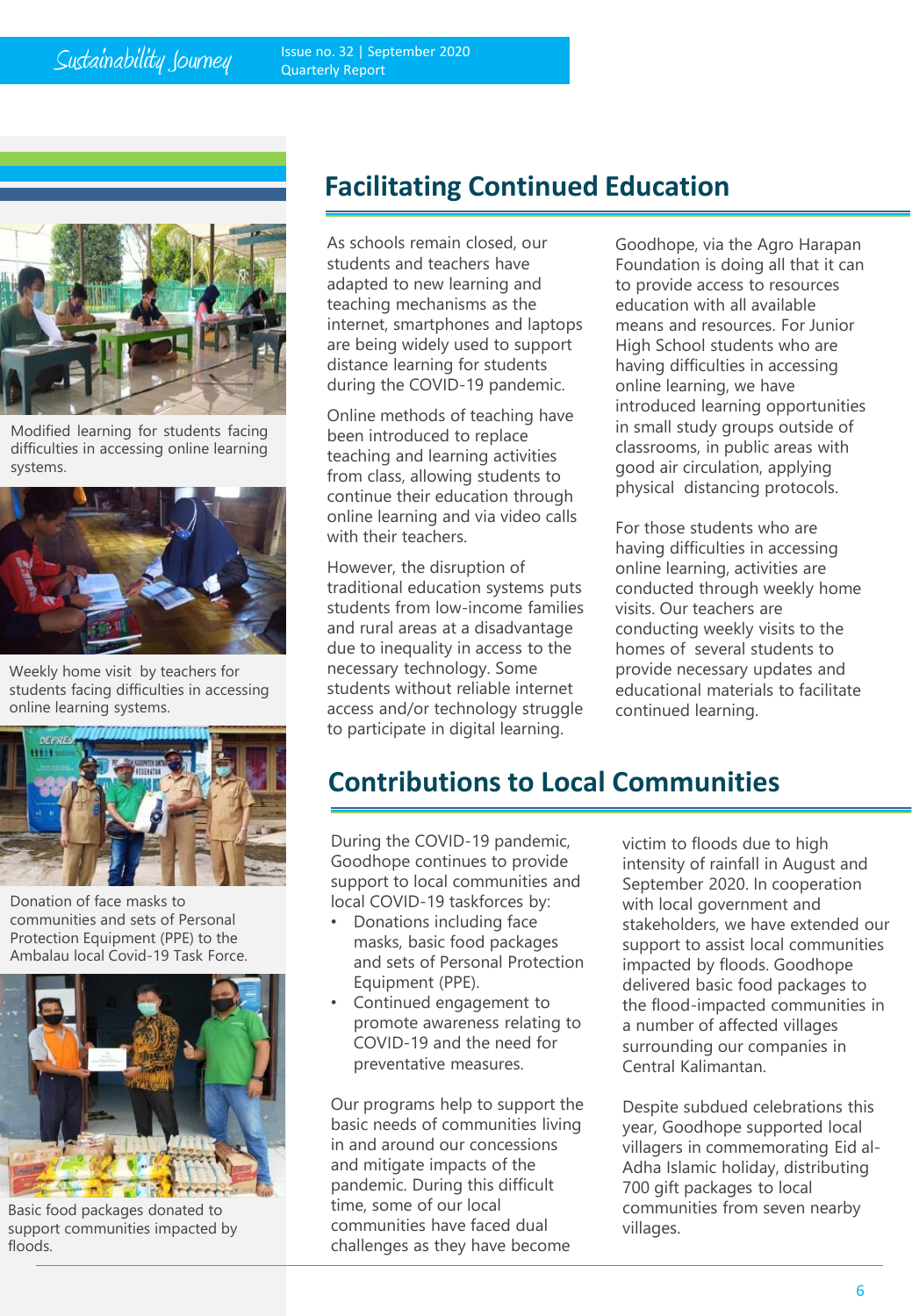## Sustainability Journey



Fire Awareness Training involving company workers, local communities and Village Government. Officials.



Fire Drill and Fire Awareness with Local Communities and Officials.



Coordination with Manggala Agni to conduct fire patrol and fire awareness.

# **Fire Mitigation Efforts**

Goodhope has enforced its strict zero burning policy since 2010 and all plantation management units take measures to prevent and mitigate the threat of land-fires.

Our management procedures for land fire mitigation include stakeholder engagement, capacity building, monitoring and response protocols:

- We are fostering multistakeholder cooperation with government agencies, local communities, including establishment of KTPA (Kelompok Tani Peduli Api).
- Regular inspection of firefighting equipment is conducted to ensure that adequate firefighting equipment is available to extinguish fires.
- We make sure that fully trained emergency fire fighting response teams are on hand in all plantation sites and to ensure that the procedures for handling emergency fire situations are fully understood and properly implemented.
- Information from the ASEAN Specialized Meteorological Centre (ASMC) and Global Forest Watch (GFW) is used monitor the risk of potential wildfire and identify hotspots.
- Trained teams respond to any fire outbreaks within and in the vicinity of concessions.

Although the dry season in Indonesia is far less severe than that of 2019, we are facing pressing issues in West Kalimantan where the risk of land fire is heightened due to legalization of limited and controlled burning for traditional shifting cultivation (slash and burn farming).

The Governor of West Kalimantan has issued a Governor Decree No. 103, 2020 on Land Development for Farming to allow limited and controlled burning on up to 2 hectares of land per household. The Governor of Central Kalimantan issued similar decree on 4<sup>th</sup> August which allows burning of 1 ha per household and max 20 ha for a village in a day.

Slash-and-burn is a technique that has been long practiced by farmers in Indonesia to clear patches of land for agriculture. The farmers cut down part of the vegetation on a patch of land and then set fire to the remainder. The technique is an easy and cost-effective way for farmers to clear their land and the burning process also helps to get rid of any disease that may affect the future crops.

Given the legality of the practice, farmers in and around our West Kalimantan concessions have been increasingly taking advantage of dry conditions to clear vegetation by limited and controlled burning using the slash-and-burn method.

We have recorded 28 hotspots in August 2020 and 51 in September 2020 in and around our five West Kalimantan concessions. A considerable increase on the six fires that occurred last year in the same area and a direct result of the Government decree to allow limited and controlled burning. All fires in West Kalimantan were deliberately started by local farmers on their own land as part of slash and burn practices. We continue to engage with local stakeholders, closely monitor hotspots and fires, and ensure that any burning is kept under control.